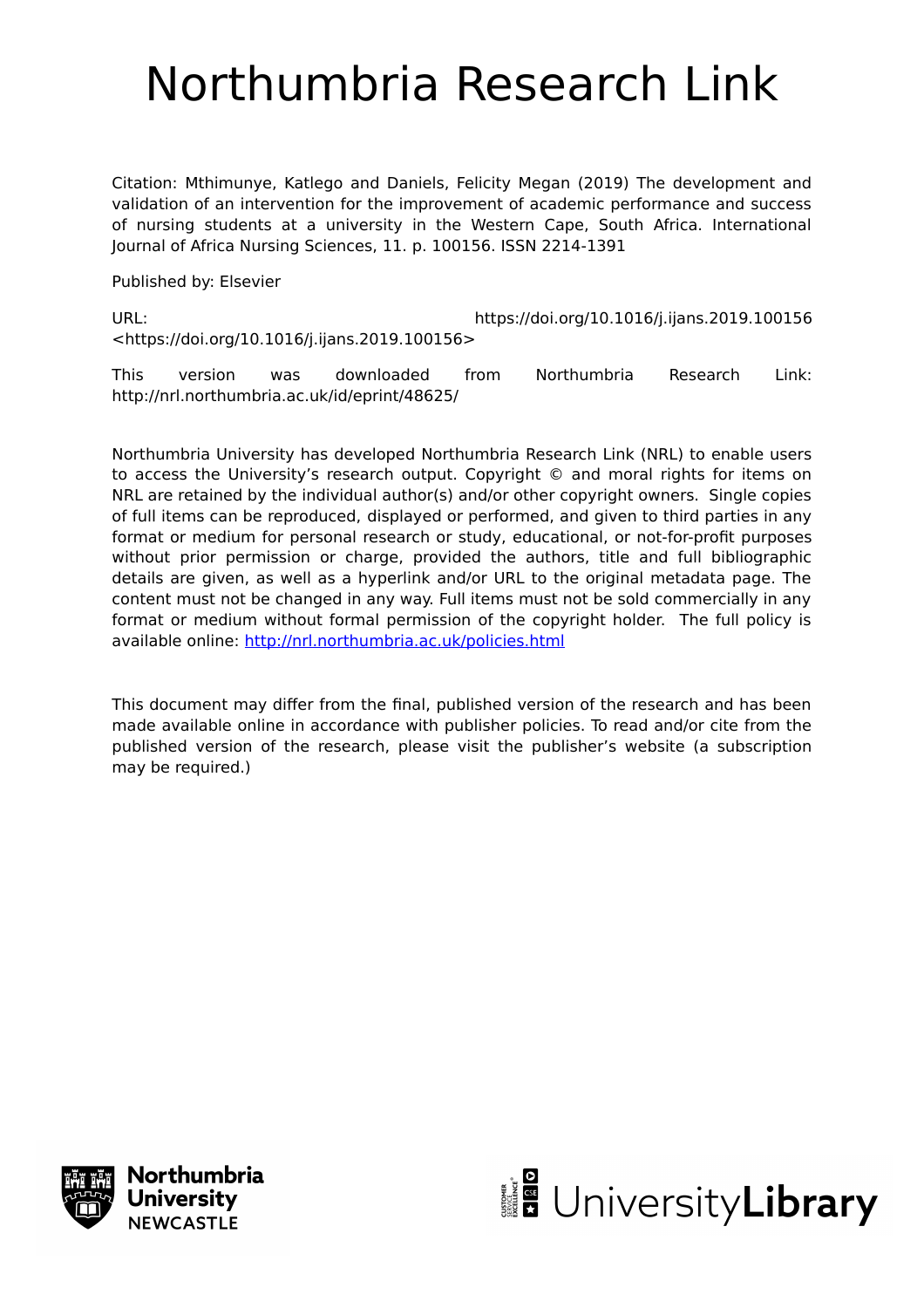Contents lists available at [ScienceDirect](http://www.sciencedirect.com/science/journal/22141391)



International Journal of Africa Nursing Sciences

journal homepage: [www.elsevier.com/locate/ijans](https://www.elsevier.com/locate/ijans)



# The development and validation of an intervention for the improvement of academic performance and success of nursing students at a university in the Western Cape, South Africa



Katlego Dumisani Trevor Mthimunye $^{\ast,1}$  $^{\ast,1}$  $^{\ast,1}$ , Felicity Megan Daniels

School of Nursing, Room G3, University of the Western Cape, Private Bag X17, Bellville 7535, South Africa

| ARTICLE INFO                                                                                                               | ABSTRACT                                                                                                                                                                                                                                                                                                                                                                                                                                                                                                                                                                                                                                                                                                                                                                                                                                                                                                                                                                                                                                                                                                                                                                                                                                                                                                                                                                                                                                                                                                                                                                   |
|----------------------------------------------------------------------------------------------------------------------------|----------------------------------------------------------------------------------------------------------------------------------------------------------------------------------------------------------------------------------------------------------------------------------------------------------------------------------------------------------------------------------------------------------------------------------------------------------------------------------------------------------------------------------------------------------------------------------------------------------------------------------------------------------------------------------------------------------------------------------------------------------------------------------------------------------------------------------------------------------------------------------------------------------------------------------------------------------------------------------------------------------------------------------------------------------------------------------------------------------------------------------------------------------------------------------------------------------------------------------------------------------------------------------------------------------------------------------------------------------------------------------------------------------------------------------------------------------------------------------------------------------------------------------------------------------------------------|
| Keywords:<br>Academic performance<br>Academic successes<br>Delphi<br>Intervention<br>Nursing education<br>Nursing students | A three round Delphi study aimed at developing and validating the intervention for improving the academic<br>performance and success of undergraduate nursing students at a university in the Western Cape, South Africa<br>was undertaken. This study forms the last phase of a larger study. The first round of the Delphi process used a<br>self-developed semi-structured questionnaire focusing on rating the pre-developed prescriptive intervention<br>statements that where identified from the preceding phases of the larger project as well as to obtain further<br>recommendation from the panel of experts. The second round of the Delphi process focused on reviewing the<br>items that did not reach the desired consensus ( $\geq 80\%$ ) as well as presenting the newly formulated prescriptive<br>intervention statements based on the panel's recommendations provided in the first round of the Delphi process.<br>The last round validated the intervention statements that reached the desired consensus ( $\geq 80\%$ ). The inter-<br>vention highlighted that students need support in various aspects including: financial support, English language<br>support, family support, theoretical and clinical support. Furthermore, the university has the responsibility to<br>ensure the following: selection of quality prospective students, class attendance, university residence for nursing<br>students, a student-friendly programme, uniformity and consistence in learning and teaching and lastly provide<br>support to the educators. |

# 1. Introduction and background

Schools of nursing around the world are tasked with the responsibility of graduating well-educated and competent graduate nurses. This desired outcome can be achieved by ensuring satisfactory academic performance and academic success. Studies from around the world suggest that nursing student attrition is a global problem with attrition rates reported over 30% [\(Abele, Penprase, & Ternes, 2013; Dante,](#page-8-0) [Valoppi, Saiani, & Palese, 2011; Fowler & Norrie, 2009; O](#page-8-0)'Donnell, [2008\)](#page-8-0). [Rodgers, Stenhouse, McCreaddie, and Small \(2013\)](#page-9-0) reported that in 2010 the United States recorded a high attrition rate of 42% among undergraduate nursing student while the United Kingdom recorded 25–30%.

Jeff[reys \(2012\)](#page-9-1) argued that without extra effort from educators and nursing schools, students are at risk of unsatisfactory academic performance and ultimately this may increase the attrition rate in the education of nurses. According to [Buerhaus, Auerbach, and Staiger](#page-8-1) [\(2009\)](#page-8-1) the demand for competent nurses is escalating at a rate of 2–3% per year. To ease this demand, [Staiger, Auerbach, and Buerhaus \(2012\)](#page-9-2) reported that the intake of nursing students should increase by 40% per year.

In South Africa, the South African Nursing Council (SANC) reported that in 2017 approximately 21 286 undergraduate nursing students were registered in their student register. Of the 21 286 students, 3 829 (17.99%) were first admissions (first-year nursing students) and 17 457 (82.01%) were re-admissions of both the students who were repeating a study year as well as those who progressed to the next study year [\(South](#page-9-3) [African Nursing Council \(SANC\), 2017\)](#page-9-3). However, it is anticipated that not all students admitted into the undergraduate nursing programme will perform academically well and successfully complete the programme. Two independent studies conducted at two different schools of nursing in the Western Cape (WC), South Africa (SA) by [Mc Lachlan](#page-9-4) [\(2010\) and Jeptha \(2008\)](#page-9-4) reported high attrition rates among nursing students. According to [Jeptha \(2008\)](#page-9-5) of the 206 first year nursing students that were admitted for the undergraduate nursing programme at Western Cape College of Nursing at the beginning of 2005, only 71

<span id="page-1-0"></span>⁎ Corresponding author.

E-mail addresses: [kmthimunye@uwc.ac.za](mailto:kmthimunye@uwc.ac.za), [kmthimunye@icloud.com](mailto:kmthimunye@icloud.com) (K.D.T. Mthimunye), [fdaniels@uwc.ac.za](mailto:fdaniels@uwc.ac.za) (F.M. Daniels).

<https://doi.org/10.1016/j.ijans.2019.100156>

Received 5 December 2018; Received in revised form 15 June 2019; Accepted 23 June 2019 Available online 26 June 2019

2214-1391/ © 2019 The Authors. Published by Elsevier Ltd. This is an open access article under the CC BY-NC-ND license (http://creativecommons.org/licenses/BY-NC-ND/4.0/).

<span id="page-1-1"></span><sup>1</sup> https://orcid.org/0000-0002-3009-9254.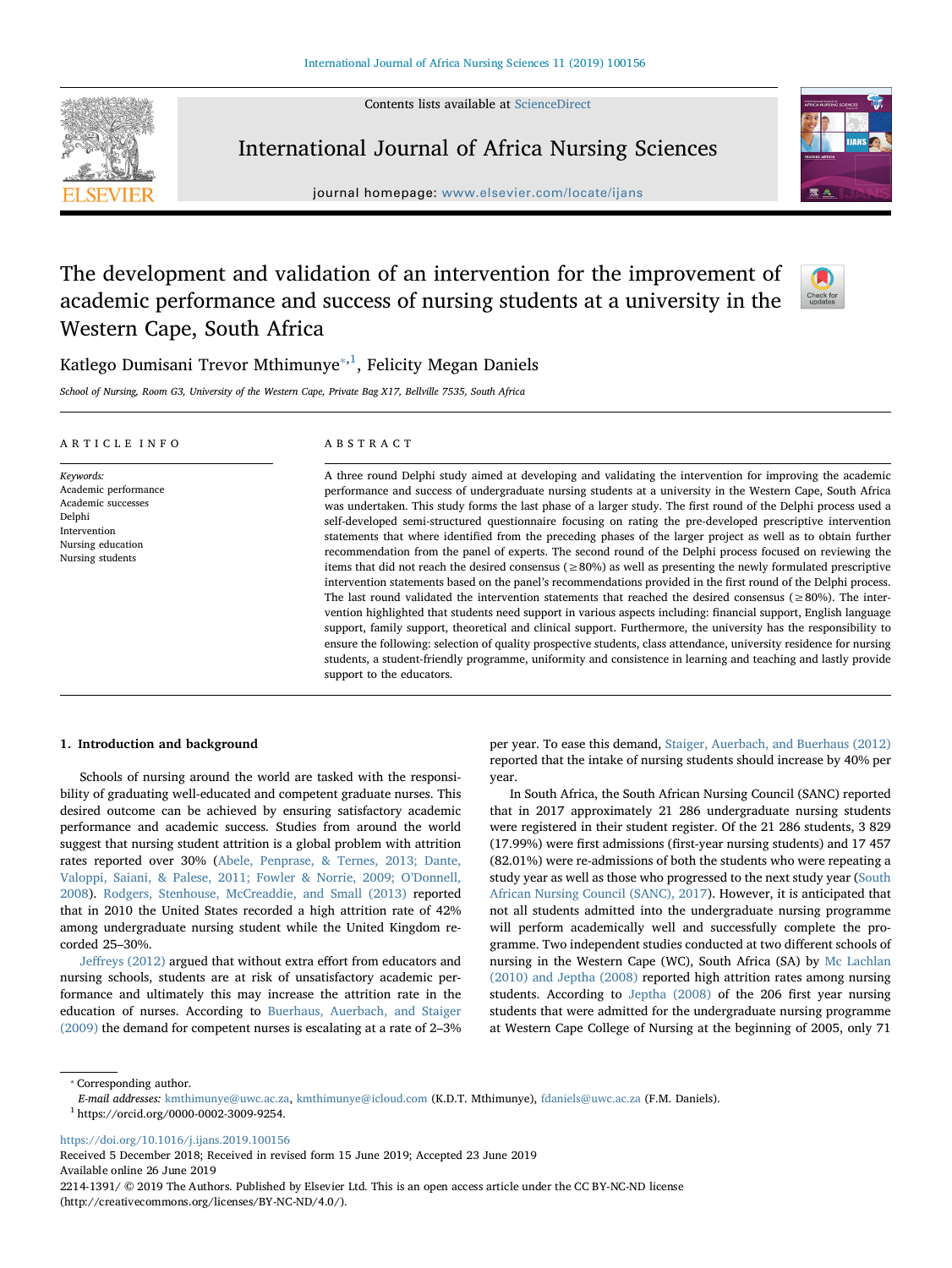(34.5%) managed to complete the programme with in the minimum prescribed duration. An unpublished master's study conducted by [Mthimunye \(2015\)](#page-9-6) revealed that 52.21% of students registered for second year of Bachelor of Nursing programme at the identified university for the year 2012–2013 had difficulties in progressing to the next level of study on first attempt. The current paper reports on expert consensus about an intervention to improve the academic performance, and success of undergraduate nursing students.

This study forms part of a larger project that employed an intervention research (IR) design and a multi-method research approach with the aim of developing an intervention for the improvement of academic performance and success of nursing students at a university in the Western Cape, South Africa. [Thomas and Rothman \(2013\)](#page-9-7) defined intervention research (IR) as research endeavours that aim to develop and validate innovative and realistic interventions in order to solve a given problem. [Marlow \(2005\)](#page-9-8) referred to intervention as the modification of the recommendations that emerge from a study. The larger project was conducted in three phases and this paper reports on the final phase which is based on an adapted version of Intervention Design and Development (DD) by [Thomas and Rothman \(2013\).](#page-9-7)

#### 1.1. Preceding phase one: Problem analysis and information gathering

Phase one was adapted from [Thomas and Rothman \(2013\)](#page-9-7) and focused on problem analysis, planning and information gathering. The larger project was guided by a "Framework for Reducing the College Success Gap and Promoting Success for All" [\(Perna & Thomas, 2006](#page-9-9)), and was adapted to the nursing education context. This framework was used to guide data collection, data analysis and the discussion of study findings. According to [Perna and Thomas](#page-9-9)'s (2006) success model, student success is determined by the interaction of multiple layers of context namely: 1) internal context; 2) family context; 3) school context and; 4) social, economic and policy context.

Problem analysis and information gathering was conducted through 1) a systematic review; 2) a cross-sectional descriptive survey; 3) focus group discussions with undergraduate nursing students and; 4) face to face in-depth interviews with undergraduate nurse educators ([Mthimunye, 2019\)](#page-9-10) [Table 1](#page-2-0) below presents the key findings and the concluding statements from phase one categorised using the framework by [Perna & Thomas \(2006\)](#page-9-9).

#### 1.2. Preceding phase two: Design and early development of the intervention

Phase two of the project focused on the early design and development of the intervention subsequent to the systematic application of scientific process of intervention DD as argued by [Thomas and Rothman](#page-9-7) [\(2013\)](#page-9-7) in Intervention Research (IR) design. The researcher adapted these two primary events (designing an observational system and specification of procedural elements) of the design phase, as recognised by [Fawcett et al. \(1994\)](#page-9-11) in [Thomas and Rothman \(2013\)](#page-9-7). During this stage, the information gathered in phase one was manipulated and transformed and organised in a manner that produced practical design concepts that informed the current study ([Marlow, 2005; Mthimunye,](#page-9-8) 2019; [Thomas & Rothman, 2013\)](#page-9-8).

### 2. Problem statement

Although efforts have been made both globally and nationally to ensure academic performance and success of nursing students for the past decades, the reality is that nursing students' performance and success continues to be on the decline [\(Harris, Rosenberg, & O](#page-9-12)'Rourke, [2013; Mthimunye, 2015; Roos, Fichardt, MacKenzie, & Raubenheimer,](#page-9-12) [2016\)](#page-9-12). If efforts to improve the academic performance and success of nursing students are not prioritised and maintained, schools of nursing risk not meeting the demands of the much-needed nursing workforce, with potential threats of a collapse in the health system ([World Health](#page-9-13) [Organization, 2010\)](#page-9-13). Literature reveals an enormous interest by researchers to understand the factors that promote academic performance and success of nursing students ([Beauvais, Stewart, DeNisco, &](#page-8-2) Beauvais, 2014; Jeff[reys, 2012; Mthimunye, Daniels, & Pedro, 2018](#page-8-2)). However, literature has not been clear on educational recommendations or the interventions required to ensure satisfactory academic performance and success of undergraduate nursing students. The obvious lack of research on intervention measures supports the need for researchers to develop evidence-informed interventions focusing on improving the academic performance and success of nursing students.

# 3. Purpose of the study

The study aimed to develop and validate an intervention for the improvement of academic performance, and success of undergraduate nursing students at a university in the Western Cape, South Africa.

#### 4. Methodology

#### 4.1. Research design

A three-round Delphi methodology was used to develop and validate the intervention for the improvement of academic performance and success of nursing students at a university in the Western Cape,

#### <span id="page-2-0"></span>Table 1

|  |  |  |  | Key findings and the concluding statements from phase one. |  |  |  |  |
|--|--|--|--|------------------------------------------------------------|--|--|--|--|
|--|--|--|--|------------------------------------------------------------|--|--|--|--|

| Conceptual framework      | Key findings/Concluding statements (Phase 1)                                                                                                                                                                                                                                                                                                                                                                                                                                                                                                                                                                                                                                                                          |
|---------------------------|-----------------------------------------------------------------------------------------------------------------------------------------------------------------------------------------------------------------------------------------------------------------------------------------------------------------------------------------------------------------------------------------------------------------------------------------------------------------------------------------------------------------------------------------------------------------------------------------------------------------------------------------------------------------------------------------------------------------------|
| Layer 1- Internal context | Student's readiness for tertiary education influences class attendance and academic engagement. Creating an environment that promotes<br>academic engagement is pivotal.<br>The selection criteria for entry to the undergraduate nursing programme do not guarantee the admission of students who have potential for<br>satisfactory academic performance and success.<br>Poor socio-economic status and resultant part-time employment influences the academic performance and success of undergraduate nursing<br>students.<br>English as second language (ESL) and poor English language proficiency of undergraduate nursing students places them at risk of unsatisfactory<br>academic performance and success. |
| Layer 2- Family context   | Residing off campus with family and resultant reduced time for studying has a negative impact on the academic performance and success of<br>undergraduate nursing students.                                                                                                                                                                                                                                                                                                                                                                                                                                                                                                                                           |
| Layer 3- School context   | The curriculum design and delivery of the undergraduate nursing programme affects the academic performance and success of undergraduate<br>nursing students.<br>The learning and teaching environment has a direct effect on learning and teaching and ultimately impacts the academic performance and success of<br>nursing students.<br>Learning and teaching strategies used, and the support provided in the delivery of the theoretical and clinical components of the programme affects<br>the academic performance of undergraduate nursing students.<br>Class size and the educator's workload influence the quality of the learning and teaching process.                                                    |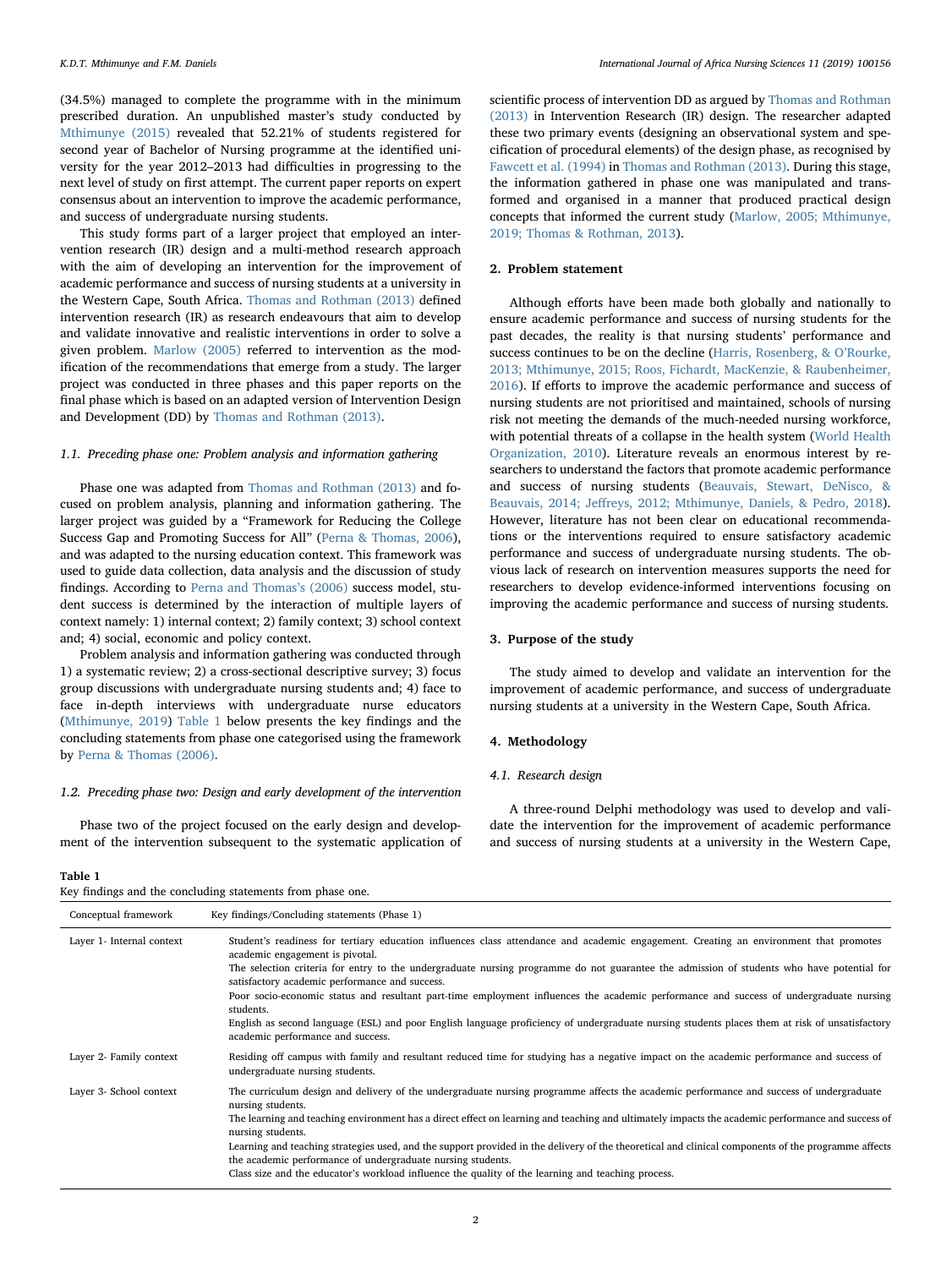South Africa. [Keeney, McKenna, and Hasson \(2011\)](#page-9-14) defined the Delphi method as a repetitive method of structuring communication between a group of people who can provide valuable contributions in order to resolve a complex problem. Likewise, the Delphi method was applied in this study to gain consensus, from experts in the field of nursing and education, on the intervention designed in phase 2 based on the findings of phase 1, as well as to gather recommendations on how the academic performance and success of undergraduate nursing students can be improved.

There are different types of Delphi techniques in research. As suggested by [Hasson and Keeney \(2011\)](#page-9-15) the classic Delphi, which aims to prompt opinion and gain consensus among a group of experts, was used. The Delphi process comprised of a first round, using a self-developed semi-structured questionnaire with both quantitative and qualitative questions; a second round using a more structured questionnaire; and a third round where items that reached highest consensus (≥80% agreement) were reviewed. The process was halted once agreement was achieved, which signified that theoretical saturation was accomplished [\(Keeney et al., 2011](#page-9-14)).

# 4.2. Participant selection

Purposive sampling was used to select participants who are experts, knowledgeable about the phenomena being studied and who were willing to provide the information and experiences the researcher sought ([Etikan, Musa, & Alkassim, 2016](#page-9-16)). A list of eligible participants  $(n = 25)$  using purposive sampling technique was compiled and were invited via email in January 2018 to participate in the study. Eight participants ( $n = 8$ ) agreed to participate. Of the 17 that were excluded, 16 did not respond while one stated that he was unable to participate due to other commitments. The experts were from 7 different institutions in 3 provinces of South Africa. The provinces included: Free State, Gauteng and Western Cape province. The eligible experts have a background in nursing education with a focus on curriculum development as well as learning and teaching in nursing. The inclusion criteria were set as: (i) expertise in the field of nursing; (ii) qualified with a bachelor's degree or higher; (iii) have conducted research in the education of nurses; (iv) employed as a nurse educator or clinical facilitator in a university, nursing college or hospital based. Participants were briefed about the study and the Delphi process before they consented to participate. The findings of the preceding phases were communicated to the study participants as background and to ensure that the development and validation of the intervention was focused and relevant.

### 4.3. Data collection

Data was collected in two rounds between March and May 2018 while the third round was used to validate items that reached the desired level of consensus ( $\geq 80\%$ ).

Round 1: [Boulkedid, Abdoul, Loustau, Sibony, and Alberti \(2011\)](#page-8-3) recommend a self-administered questionnaire as an effective tool for use in a Delphi study. A self-developed semi-structured questionnaire was administered to the participants, using Google forms. The questionnaire comprised both quantitative and qualitative components. Participants were asked to rate, comment and/or provide recommendations on the items. The aim of the qualitative component therefore was to generate ideas, comments and recommendations from the experts to ensure that an inclusive and innovative intervention was developed. This facilitated further refinement of the intervention statements or the addition of new statements. In round 1, the questionnaire comprised two sections with a total of 33 items: section one focused on the demographic information of participants and section two on the prescriptive intervention statements developed from the preceding phase one and phase two. The items (prescriptive statements) were rated using a

five-point Likert scale where  $1 = not$  at all important;  $2 =$  slightly important;  $3 =$  moderately important;  $4 =$  very important; and 5 = absolutely essential. The following 11 sub-sections of section 2 were developed based on the preceding phases: 1) select high quality prospective nursing students; 2) provide English language support; 3) promote class attendance; 4) provide financial support to deserving students; 5) provide university residence to undergraduate nursing students; 6) encourage family support and involvement; 7) make the undergraduate nursing programme studentfriendly; 8) ensure a conducive learning and teaching environment; 9) enhance theoretical and clinical support to undergraduate nursing students at all times; 10) ensure uniformity and consistency in the process of learning and teaching as well as; 11) provide support to nurse educators and clinical supervisors.

Consensus ( $\geq$ 80%) was reached on 29 of the 33-item questionnaire ([Text Box 1](#page-6-0): item 1–4, 6–9, 11–13 15–21, 19–20, 23–24, 30–31, 33–36, 39–41). The expert panel could not reach consensus on four prescriptive statements [\(Text Box 1:](#page-6-0) item 5, 43, 44, 45). Thematic analysis according to [Braun and Clarke \(2013\)](#page-8-4) was used to analyse the qualitative data obtained in round 1: familiarisation with the data; generating initial codes; discovering themes/searching for themes; reviewing themes; defining and naming themes and; producing the report. This qualitative data analysis process resulted in the formulation of additional 12 prescriptive intervention statements [\(Text Box 1](#page-6-0): items 10, 14, 22, 25–29, 32, 37–38 and 42).

Round 2: The second round of the Delphi study was therefore aimed at providing participants with feedback on the previous round; conducting a follow up on the 4 prescriptive statements that did not reach consensus and allowing participants to change their scores if they so wished. The participants were also asked to rate, comment and/or provide recommendations on the 12 new prescriptive statements that were developed based on the qualitative responses in round 1. This was done through a self-developed questionnaire consisting of 16 items and was administered to the panel of experts via Google forms. Participants were asked to rate the items using a five-point Likert scale as described in round 1.

Round 3: This round aimed at validation of the intervention statements that reached the desired level of consensus ( $\geq 80\%$ ) to determine whether it was an accurate reflection of what the participants agreed on in rounds 1 and 2. The intervention statements that reached the desired consensus level were adapted to form the intervention that should be implemented to improve the academic performance and success of nursing students at a university identified in this study. The researcher set the agreement level at 80% consensus. All items ([Text Box 1](#page-6-0) – item 43, 44, 45) which did not achieve agreement of 80% consensus were removed from the list of intervention statements. In round 3, the expert participants were asked to check the appropriateness of the intervention in relation to their rating.

# 4.4. Rigor

Rigor was ensured by using [Rebar and Macnee \(2010\)](#page-9-17) four criteria of trustworthiness as well as by ensuring the validity of the questionnaire.

Credibility was ensured through providing participants with a detailed description of the background to ensure that they understood the research context that led to the development of the prescriptive intervention statements. Furthermore, member checks of data collected were done during the Delphi process by allowing the participants the opportunity to confirm the data.

Transferability was safeguarded by providing a detailed description of the research setting, and of the phenomenon.

Dependability was ensured through the verification processes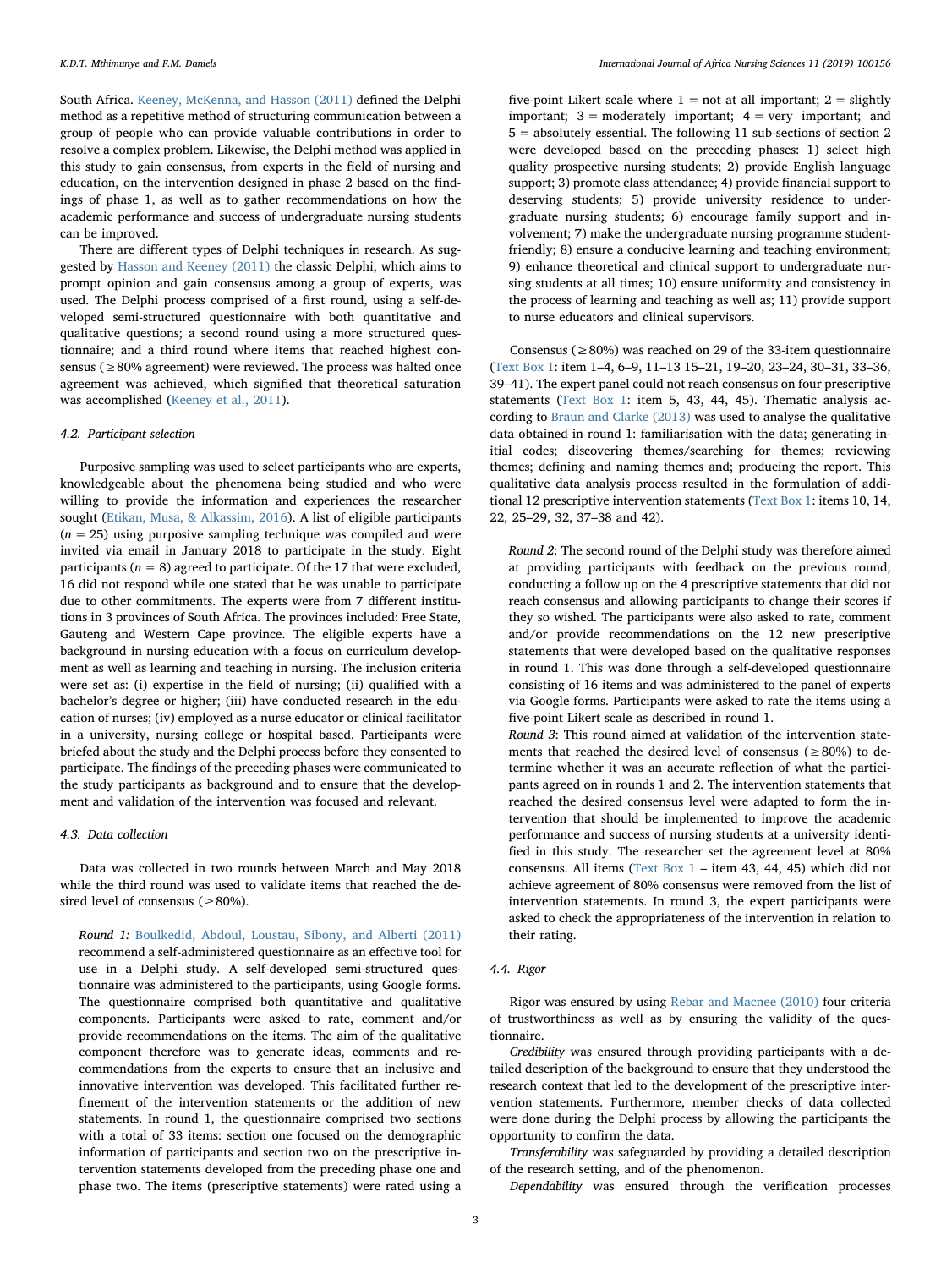conducted by the research supervisor who ensured that the procedures used by the researcher were acceptable.

Confirmability was maintained through safekeeping of the completed questionnaires, transcripts and the researcher's reflective report which is available on request for audit purposes.

Validity of the questionnaire was ensured by means of content validity. Content validity of the questionnaire was established by the research supervisor (an expert in teaching and learning as well as in quantitative studies).

# 4.5. Data analysis

Quantitative data were analysed by means of descriptive statistical analysis using the IBM Statistical Package for Social Sciences (IBM SPSS-24). Responses were thoroughly checked for completeness and correctness. There were no missing data. Percentages (%) of agreement, median scores as a measure of central tendency including percentiles ranges which are the preferred consensus measures used in Delphi studies were calculated [\(von der Gracht, 2012](#page-9-18)). Qualitative responses were analysed using the six steps of thematic analysis as identified by [Braun and Clarke \(2013\)](#page-8-4) using Atlas, ti. Mac Version 1.6. Software.

# 4.6. Research ethics

Permission to conduct this study was obtained from the University of the Western Cape Research Ethics Committee (Ethical Clearance Number: HS17/1/42). Written consent was obtained from all participants and all participants were informed of their right to withdraw from the study without any consequence. Confidentiality was maintained by ensuring email communication was sent to individual participants rather than through mass emails. Expert identification (i.e. name, contact details and the institution of affiliation) are withheld to ensure anonymity.

#### 5. Results

The youngest participant was 29 years old and the oldest was 52 years old. The average age was 40 years. One of the participants withheld his age two (25%) participants were male and 75% ( $n = 6$ ) participants were female.

[Table 2](#page-4-0) provides the demographic information and field of expertise per participant:

#### 5.1. Results of Delphi round 1

In the first round, 8 participants responded to a 33-item questionnaire. At the end of every section in the questionnaire and at the end of round 1, participants had the opportunity to provide recommendations which the researcher could take into consideration about the content as well as the process being undertaken. In round 1, consensus ( $\geq$  80%) was reached on 29 items (Text Box1: item 1–4, 6–9, 11–21, 23–24, 30–31, 33–36, 39–41). The following are the qualitative results that emerged from round 1.

- 5.1.1. Qualitative responses from experts
- a) Selection of high-quality prospective nursing students (entry requirements for admission)

Five experts gave recommendations and suggestions on the selection and recruitment of prospective nursing students. The experts shared the sentiment that recruitment of prospective undergraduate nursing students should be done while they are still in high school. One expert stated:

"Start recruitment while they are still in high school. Have the current nursing students and staff conduct activities at high school to provide role model for the prospective students." (P2)

Another expert said:

"…I think a more intentional focus should be geared toward awareness at high schools (open days) regarding the nursing profession, and professional pathways one can explore on completion of the BNurs degree." (P3)

5.1.1.1. Lessons learnt/statement summary. Based on the frequency in expert suggestions, the researcher concluded that it is essential that recruitment of nursing students should begin at secondary school level as well as during university open days with the hope of attracting high quality prospective students to the nursing profession.

b) Promote class attendance

Seven experts provided comments and suggestions on how class attendance can be enhanced. The two main suggestions that emerged from this section were that performance and class attendance should be rewarded.

One expert said:

"…Give certificates of full attendance to students who attend all the time." (P2)

While another expert believes that:

"…Merit awards at the University can also promote positive competition amongst learners and establish a good climate for learning." (P3)

5.1.1.2. Lessons learnt/statement summary. Based on the expert responses, the researcher concluded that positive reinforcement such as rewarding class attendance and academic performance can enhance the overall class attendance of nursing students. Likewise, this could enhance the development of professionalism, which is core to nursing practice.

c) Encourage family support and involvement

<span id="page-4-0"></span>

| ав<br>ĸ |  |
|---------|--|
|---------|--|

Expert panel demographical details.

| Code                                               | Gender                                       |                            | Age Experience in years                 | Title                         | Speciality                                                                                                                                                                                                                                                                                                                                                                            |
|----------------------------------------------------|----------------------------------------------|----------------------------|-----------------------------------------|-------------------------------|---------------------------------------------------------------------------------------------------------------------------------------------------------------------------------------------------------------------------------------------------------------------------------------------------------------------------------------------------------------------------------------|
| P1<br>P <sub>2</sub><br>P3<br>P4<br>P <sub>5</sub> | Female<br>Female<br>Male<br>Female<br>Female | 45<br>44<br>35<br>52<br>47 | 12<br>-12<br>$\overline{4}$<br>19<br>13 | Mrs<br>Dr<br>Mr<br>Mrs<br>Mrs | Researcher, educator/lecturer<br>Researcher, educator/lecturer, learning and teaching expert<br>Educator/lecturer, registered nurse, learning and teaching expert, critical care child nurse expert<br>Researcher, educator/lecturer, registered nurse<br>Researcher, educator/lecturer, clinical facilitator, registered nurse, learning and teaching expert, curriculum development |
| P <sub>6</sub><br>P7<br>P8                         | Male<br>Female<br>Female                     | n/a<br>29<br>30            | - 10<br>$\overline{4}$<br>- 6           | Mr<br>Mrs<br>Dr               | expert<br>Educator/lecturer<br>Clinical facilitator<br>Researcher, educator/lecturer, learning and teaching expert                                                                                                                                                                                                                                                                    |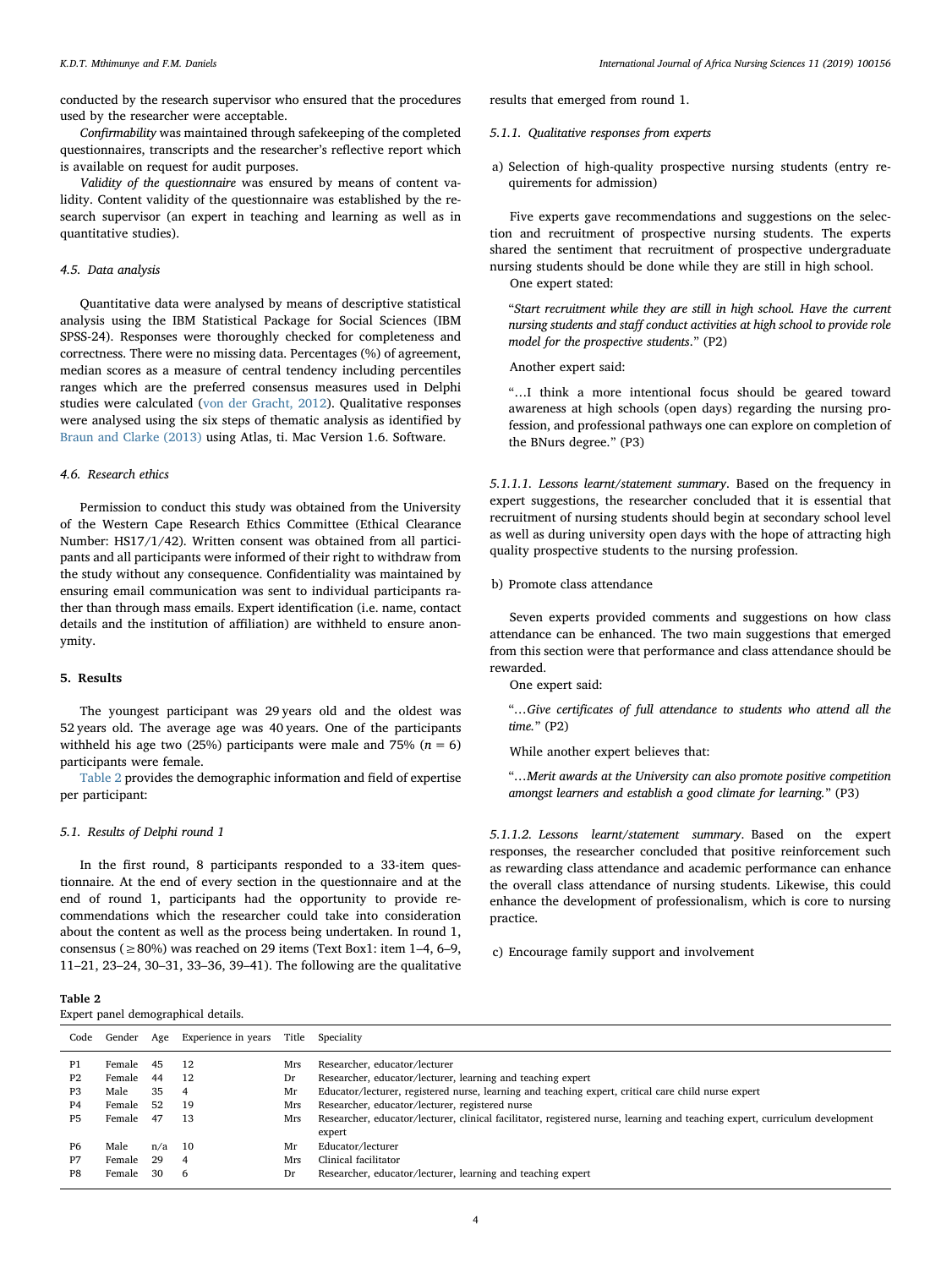Four experts provided comments and suggestions in this section. The experts agreed that family support plays a vital role in the academic performance and success of nursing students. The main theme that emerged from the responses emphasizes the importance of family involvement in the academic growth of students.

These are some comments from the experts:

"Family should provide a good learning environment." (P7)

"have open days for staff members to be able to share with the parents about the requirements of the course" (P2)

"It is of paramount importance that there should always be communication amongst the student and the family regarding his/her studies and all related activities. However, family time is also important as it enhances bonding and provides additional support (a sense of belonging) to the student. Nursing is a very demanding profession, with the focus on theory (lectures) and practice (clinical hours). Recommendation: Student to publish and provide family members weekly/monthly study schedules regarding academic activities. This would empower family members to participate and providing support to the student. It also gives them (the family) a sense of inclusiveness." (P3)

5.1.1.3. Lessons learnt/statement summary. Based on the responses provided the researcher concluded that family members should be involved as much as possible in the school activities, which includes inviting them to open days. The researcher also concluded that the nursing school plays a role in providing information about the demands of the programme and the students' need for family support.

d) Make the undergraduate nursing programme student friendly

Seven experts provided comments and suggestions on how to ensure a "friendly" undergraduate nursing programme taking cognisance of the current generation of students in the classrooms. The experts agreed on incorporating innovative techniques in learning and teaching of nursing students. One theme that emerged from this section was that online teaching should be strengthened.

These are some comments from the experts:

"Administrative and technological support should be strengthened." (P4) "Online tutoring should be available to students." (P7)

5.1.1.4. Lessons learnt/statement summary. Based on the expert responses, the researcher concluded that promoting online teaching and tutorials for all lessons can play a vital role in improving the academic performance of undergraduate nursing students.

e) Enhance theoretical and clinical support to undergraduate nursing students at all times

Eight experts provided suggestions on how theoretical and clinical support can be provided to improve the academic performance and success of undergraduates nursing students. Five important intervention statements reflected the implementation of a variety of teaching strategies, effective use of technology in the classroom, course evaluation, adequate support for students in the clinical setting as well as preceptor training to registered nurses involved in the training of undergraduate nursing students.

These are some comments from the experts:

"…A psychologically safe teaching and learning environment is essential." (P4)

"The incorporation of various teaching strategies for various learners (e.g. Kinaesthetic, Visual, Auditory), also to incorporate technology in the classroom, since health fraternities are evolving in technology." (P3) "Effective and appropriate use of electronic devices in classrooms and practice areas should be promoted. Google searches of content. Embrace

the benefits of electronic teaching and learning equipment." (P6) "Firstly, consider identifying registered nurses in wards, where students are placed, that are eager and willing to provide support to these students. Secondly, empower these registered nurses by providing them with support e.g. preceptor training or clinical teaching courses." (P8)

5.1.1.5. Lessons learnt/statement summary. Based on the expert responses the researcher concluded that the application of various teaching strategies, effective use of technology in the classroom, adequate support for students in the clinical setting, effective use of course evaluation to improve learning and teaching, as well as preceptor training for registered nurses involved in the training of undergraduate nursing students should be viewed as essential in enhancing theoretical and clinical support for nursing students.

f) Ensure uniformity and consistency in the process of learning and teaching

Two experts provided responses in this section. The main recommendation that emerged from the responses was that a studentcentred approach should be implemented to deal with individual learning needs of students.

One expert said:

"…standardization of teaching and learning practice should no longer be the focus, more a student-centred approach. awareness that all students are different and unique and should thus become the focus/object of teaching and learning. Equip educators with a variety of teaching strategies and educational tools to support any learning style in any teaching and learning encounter. Encounters can happen anywhere – and should thus have an impact on the student. Teaching and learning expectations to become the new norm. Students to have confidence that any educator will be able to assist them in their learning needs." (P5)

5.1.1.6. Lessons learnt/statement summary. Based on the recommendation, the researcher concluded that a student-centred approach to learning and teaching should be viewed as pivotal in improving the academic performance and success of nursing students.

g) Provide support for nurse educators and clinical supervisors

Two experts provided responses in this section. The recommendation addressed the importance of active involvement by the head of the department in supporting nurse educators so that they perform their duties with high levels of commitment.

One expert reported:

"Head of Departments to consult with nurse educators on a regular basis to establish areas where support is needed. Also, having a career path for nurse education at educational institutions is of paramount importance." (P3)

5.1.1.7. Lessons learnt/statement summary. Based on the recommendation, the researcher concluded that the school management and particularly the head of the school of nursing should provide necessary support to nurse educators and ensure a favourable work environment.

### 5.2. Results of Delphi round 2

In the second round, eight participants responded to a 16-item questionnaire which consisted of four prescriptive statements from round one [\(Text Box 1](#page-6-0) – items 5, 43, 44 and 45) and 12 new prescriptive statements ([Text Box 1](#page-6-0) – items 10, 22, 25–29, 32, 37–38 and 42) that were developed based on the qualitative response in round 1. Of the 16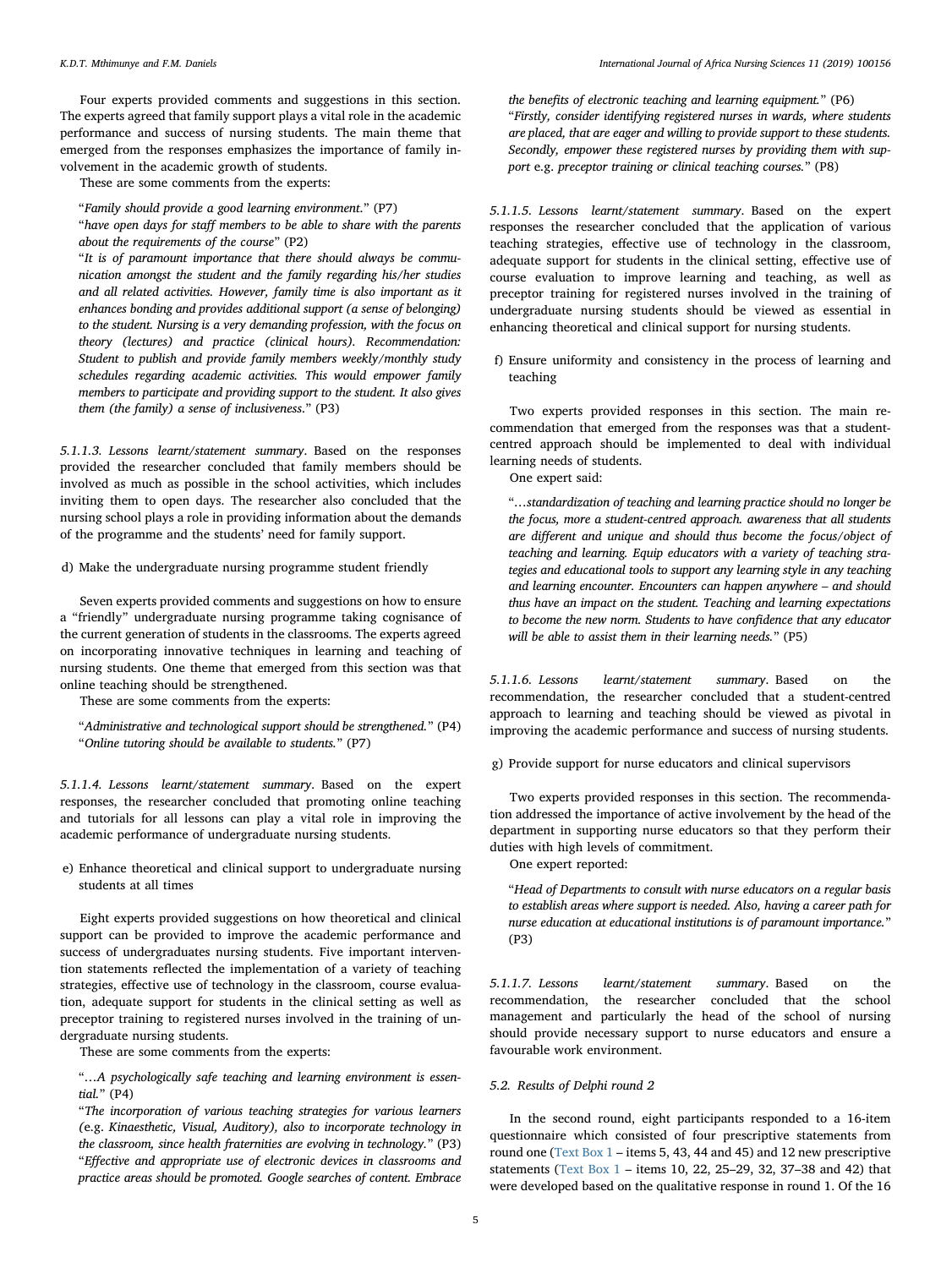items that were distributed, 13 items reached the desired consensus level (≥80%) while three items [\(Text Box 1](#page-6-0) – items 43, 44 and 45) fell short and were excluded from the prescriptive intervention statements. Of the 4 prescriptive intervention statements that were recirculated in round 2, only one statement ([Text Box 1](#page-6-0) – item 5) reached expert consensus ( $\geq$ 80%). The remaining 12 new items achieved the desired agreement level set for this study. At the end of round 2, a total of 42 out of 45 items reached the desired consensus level ( $\geq$ 80%) set for the study.

# 5.3. Round 3: Final round

In round 3, a summary of the results was circulated via email to the study participants to review their agreement level and to confirm if the final product reflects their views. All eight experts that participated responded in round 3. The experts reported that they were satisfied with their responses and the agreement level.

#### 6. The designed intervention

Given the phenomenon of unsatisfactory academic performance and attrition, designing an effective and innovative intervention to improve the academic performance and success of undergraduate nursing students should be the utmost priority for all involved. An effective intervention should have multi-components to ensure that it is integrated. The intervention was formed by incorporating only the prescriptive statements that reached the desired consensus level ( $\geq 80\%$ ) in round 1–3. [Text Box 1](#page-6-0) below summarise the intervention that should be implemented to ensure improved academic performance and success of undergraduate nursing students at the identified school of nursing.

#### <span id="page-6-0"></span>Text Box 1

The designed intervention.

Internal context with input from the school context:

A. Provide financial support to deserving students

- 1. A comprehensive financial needs assessment should be conducted: needy students and deserving students should be provided with customised funding according to their individual needs –  $(R1 = 88.6\%)$
- 2. The institution should consider ways in which the financial burden on students can be reduced through targeted additional financial support (i.e. Scholarships, hardship funds, subsidised accommodation) and by providing assistance to access financial aid or contingency funds  $- (R1 = 85.7%)$
- 3. The institution should provide paid student assistant positions such as peer tutoring/mentoring and research assistant positions to needy students that perform well academically –  $(R1 = 85.7\%)$
- 4. The school of nursing should consider approaching companies and businesses for sponsorship to provide food drives (feeding schemes) for needy students  $- (R1 = 82.5\%)$
- B. Provide university residence to undergraduate nursing students
- 5. University residence should be available to all undergraduate nursing students – (R1 = 70%; R2 = 80%)
- 6. Ensure reliable transport to and from campus/clinical placement for students residing in off-campus accommodation –  $(R1 = 80\%)$
- C. Academic support
- 7. Students with no previous physical science knowledge should be identified, closely monitored and given the necessary  $support - (R1 = 85%)$
- 8. Provide English language support English for academic development as a compulsory module at first-year –  $(R1 = 85%)$

# Family context

- D. Encourage family support and involvement
- 9. Family should allow students time to engage with his/her academic responsibilities –  $(R1 = 92.5%)$
- 10. \*Invite parents and family members to open days and programme orientations to share with them the challenges of the programme and what role they can play in ensuring satisfactory academic performance and success among undergraduate nursing students –  $(R2 = 86.7%)$

# School context

- E. Selection of high-quality prospective nursing students: Admission requirements
- 11. Provide a prerequisite physical science module to prepare students who are provisionally accepted into the undergraduate nursing programme to ensure that they are better prepared for the mainstream physical science module –  $(R1 = 80\%)$
- 12. Compulsory tutoring sessions for students with no physical science backgrounds or to those who obtained a low score –  $(R1 = 85%)$
- 13. Prospective nursing students who indicate nursing as their first choice on the application form should be given priority on admission over those who indicate nursing as second of third choice of study –  $(R1 = 90\%)$
- 14. \*Recruitment of undergraduate nursing students to start in high school: Current nursing students and educators should conduct activities, motivational talks and provide role modelling in schools –  $(R2 = 88.7%)$
- F. Ensure a conducive learning and teaching environment
- 15. The school of nursing should ensure provision of a physical environment that promotes physical comfort in classrooms (adequate space, enough chairs to sit, minimal noise, adequate ventilation and temperature regulation) –  $(R1 = 95\%)$
- 16. The school of nursing should ensure provision of the physical environment that promotes physical comfort in skills laboratories (adequate space and enough chairs to sit, adequate ventilation and temperature regulation) –  $(R1 = 95%)$
- 17. The institution should ensure that students have reliable access to digital recourses such as secure WIFI access points and fully functional computer labs that can accommodate the number of undergraduate nursing students. –  $(R1 = 92.5\%)$
- G. Make the undergraduate nursing programme student friendly
- 18. Timetable arrangement should take into consideration both the clinical and theoretical components of the undergraduate nursing programme  $-$  (R1 = 87.5%)
- 19. Distribution of modules across the undergraduate nursing programme should be done taking into account the relationship between modules, the module content, complexity of each module, and the clinical requirements –  $(R1 = 87.5\%)$
- 20. Assessment planning should be done in advance and students should be provided with the assessment plan (e.g. date, time, content to be covered) prior to commencing with the module that is to be studied –  $(R1 = 92.5\%)$
- 21. The institution should offer academic support and development to improve students study skills and to ensure deep learning takes place –  $(R1 = 92.5\%)$
- 22. \*Online tutoring should be available to students  $(R2 = 94.3\%)$
- H. Enhance theoretical and clinical support to undergraduate nursing students
- 23. The school of nursing should ensure that clinical supervisors/ preceptors are available and visible to all undergraduate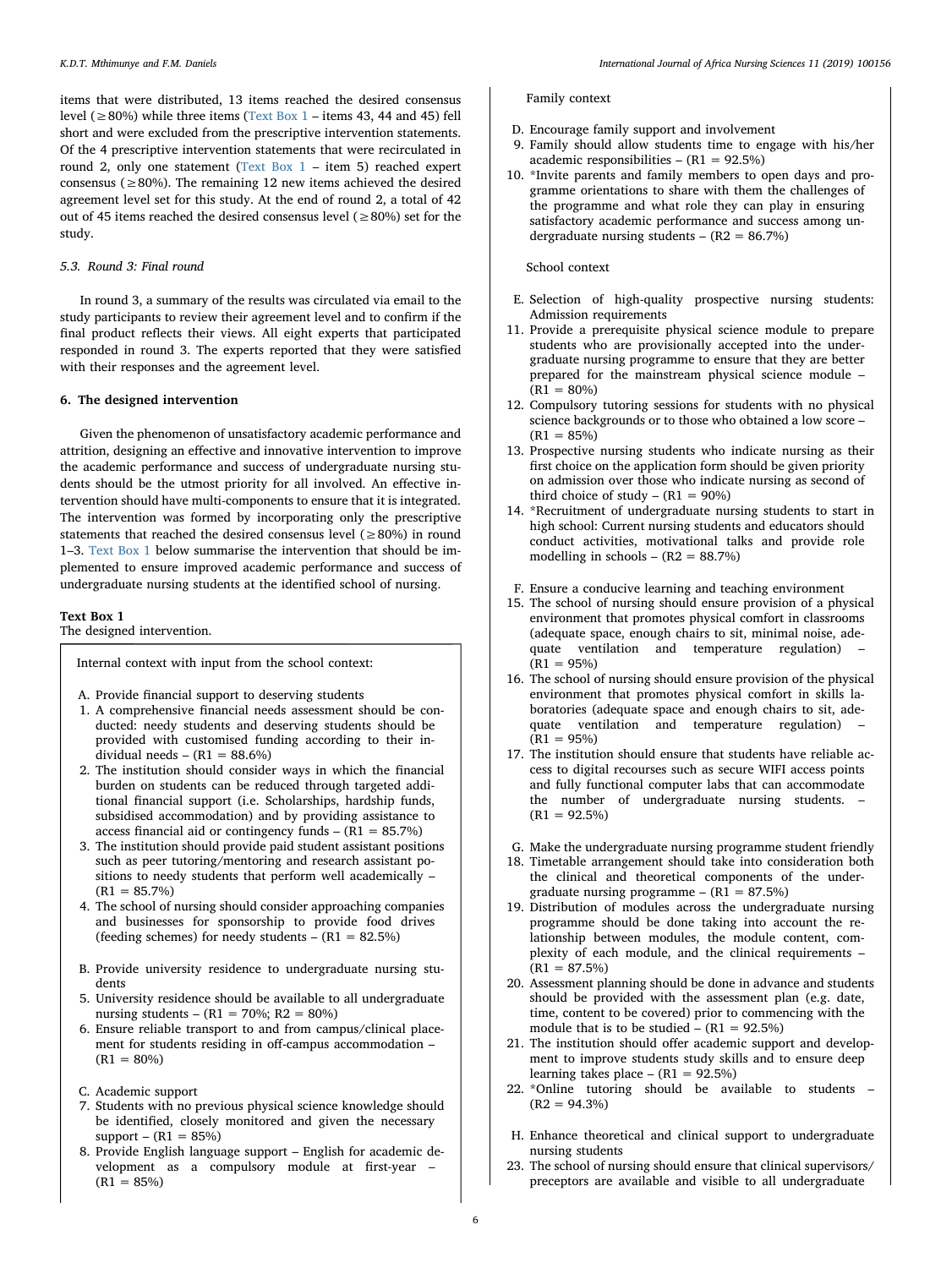nursing students in clinical placements at all times to ensure clinical support –  $(R1 = 95%)$ 

- 24. Professional nurses in the hospital should provide clinical support for undergraduate nursing students –  $(R1 = 92.5\%)$
- 25. \*Nurse educators should include a variety of teaching strategies to accommodate diverse learning styles (e.g. kinaesthetic, visual, auditory) and to promote interactive activities in class –  $(R2 = 91.4\%)$
- 26. \*Nurse educators should incorporate the effective and appropriate use of technology (electronic devices) in the  $classroom - (R2 = 91.4%)$
- 27. \*Provide nurse educators with the opportunity to consult student's course evaluation at the end of every module and make the relevant and appropriate changes where neces $s$ ary – (R2 = 94.3%)
- 28. \*Preceptor training or clinical teaching courses should be provided to registered nurses based in the hospitals –  $(R2 = 80\%)$
- 29. \*Encourage regular communication between nursing staff and clinical supervisor regarding the learning needs of individual students –  $(R2 = 94.3\%)$
- I. Ensure uniformity and consistency in the process of learning and teaching
- 30. Regular workshops to promote innovative learning and teaching strategies should be provided to all nurse educators and clinical supervisors –  $(R1 = 97.5\%)$
- 31. Nurse educators and clinical supervisors should receive appropriate and ongoing professional training and development to ensure standardisation of teaching practices  $(R1 = 85\%)$
- 32. \*Promote a more student-centred approach where students are allowed to be different and unique while focusing on the objectives to be achieved  $-$  (R2 = 91.4%)
- J. Promote class attendance
- 33. Student support services should provide all students with regular academic, psychological and emotional support to improve motivation  $- (R1 = 85%)$
- 34. Student's class attendance should be made compulsory  $(R1 = 87.5\%)$
- 35. The school of nursing should provide a platform for peer mentoring. i.e. Providing a platform for high achievers to share their experience and guidance with underperforming students –  $(R_1 = 82.5\%)$
- 36. The school of nursing should provide a platform for graduates who are successful and are role models in the field of nursing to share their success and to inform current students of the prospects within the profession  $- (R1 = 87.5%)$
- 37. \*Annual merit awards at the university faculty and/or departmental level should be implemented to promote positive competition among nursing students –  $(R2 = 88.6%)$
- 38. \*Reward class attendance: Students with 100% class attendance should be awarded a certificate of full attendance –  $(R2 = 80\%)$
- K. Provide support for nurse educators and clinical supervisors
- 39. Nurse educators should be allowed to teach or facilitate modules based on their experience and area of interest and specialization –  $(R1 = 82.5%)$
- 40. Workload for nurse educators and clinical supervisors should be reviewed on a regular basis to ensure that work is distributed equally –  $(R1 = 85%)$
- 41. More administrative support such as marking and research assistance should be provided to relieve the burden on nurse educators.  $(R1 = 80%)$
- 42. \*Head of Departments (HoDs) to consult with nurse educators on a regular basis to identify areas where support is needed – (R2 = 97.1%)
- 43. \*\*Prospective nursing students who have demonstrated an aptitude to pass physical science subject from high school or equivalent should be given first priority/preference above

those without physical science subject for admission into undergraduate nursing programme  $-$  (R1 = 70%;  $R2 = 54.3\%$ ).

- 44. \*\*The required clinical hours should be split across the programme to allow for 6–8 h clinical shift per day instead of 12-hour clinical shifts – (R1 = 60%; R2 = 60%).
- 45. \*\*The intake (selection target) of nursing students should be decreased to reduce the workload  $-$  (R1 = 55%;  $R2 = 68.6\%$ ).

\*intervention statements which were generated from the experts' recommendation

\*\*intervention statements which consensus could not be reached (removed after round 2).

Level of consensus in round 1 (R1) Level of consensus in round 2 (R2)

#### 7. Discussion

Overall, a total of 42 items gained agreement based on the consensus level ( $\geq$ 80%), median values, and interquartile ranges [\(Text Box](#page-6-0) [1](#page-6-0)). This intervention can be viewed as an initial support for nursing students, nurse educators as well as the school of nursing to assist in dealing with the challenges that have a negative impact on the academic performance and success of nursing students. The findings emphasise that the intervention towards improving the academic performance and success among nursing students is a phenomenon that is influenced by multiple layers of context.

Shortlisting of high-quality prospective students is a goal of most HEIs. However, literature is not clear on what specific characteristics or combination of characteristics define a high-quality student. Several studies focused on the student profile characteristics such as the student's demographics, affective factors and academic factors ([Abele](#page-8-0) [et al., 2013; Alshammari, Saguban, Pasay-an, Altheban, & Al-](#page-8-0)[Shammari, 2017; Mthimunye et al., 2018](#page-8-0)). Therefore, it is important that the selection of prospective nursing students should not only focus on the applicant meeting the minimum academic requirements, but also ensure that prospective nursing students who indicate nursing as their first choice should be given priority on admission in to the undergraduate nursing students as agreed on by the experts who participated in this study

While there are a few studies contradicting English language support for academic use, many studies provide evidence of positive results ([Everett, Salamonson, Trajkovski, & Fernandez, 2013; Glew et al.,](#page-9-19) [2015; Timer & Clauson, 2011](#page-9-19)). In this study, the experts agreed that undergraduate nursing students should receive English language support in order to ensure improvement in their academic performance and success. This finding is supported by a quantitative study conducted by [Baik and Greig \(2009\)](#page-8-5) with the aim of developing specific language academic study skills revealed that the programme had a positive impact on the student's academic performance as evidenced by the improved academic performance of those students who attended regularly.

The findings of the current study revealed that experts in this study agreed on improving class attendance would have a positive influence on the academic performance of students. The findings are consistent with previous studies such as a meta-analysis conducted by [Credé, Roch,](#page-8-6) [and Kieszczynka \(2010\)](#page-8-6) which revealed that class attendance has a stronger positive correlation with academic performance than any other known predictor variables.

Economics is one of the biggest challenges that has a direct or indirect negative impact on students ([Goldrick-Rab, Kelchen, Harris, &](#page-9-20) [Benson, 2016; Roderick, Nagaoka, & Coca, 2009](#page-9-20)). [Hossler, Ziskin,](#page-9-21) [Gross, Kim, and Cekic \(2009\) and Goldrick-Rab et al. \(2016\)](#page-9-21) compared the academic performance of students who received financial aid with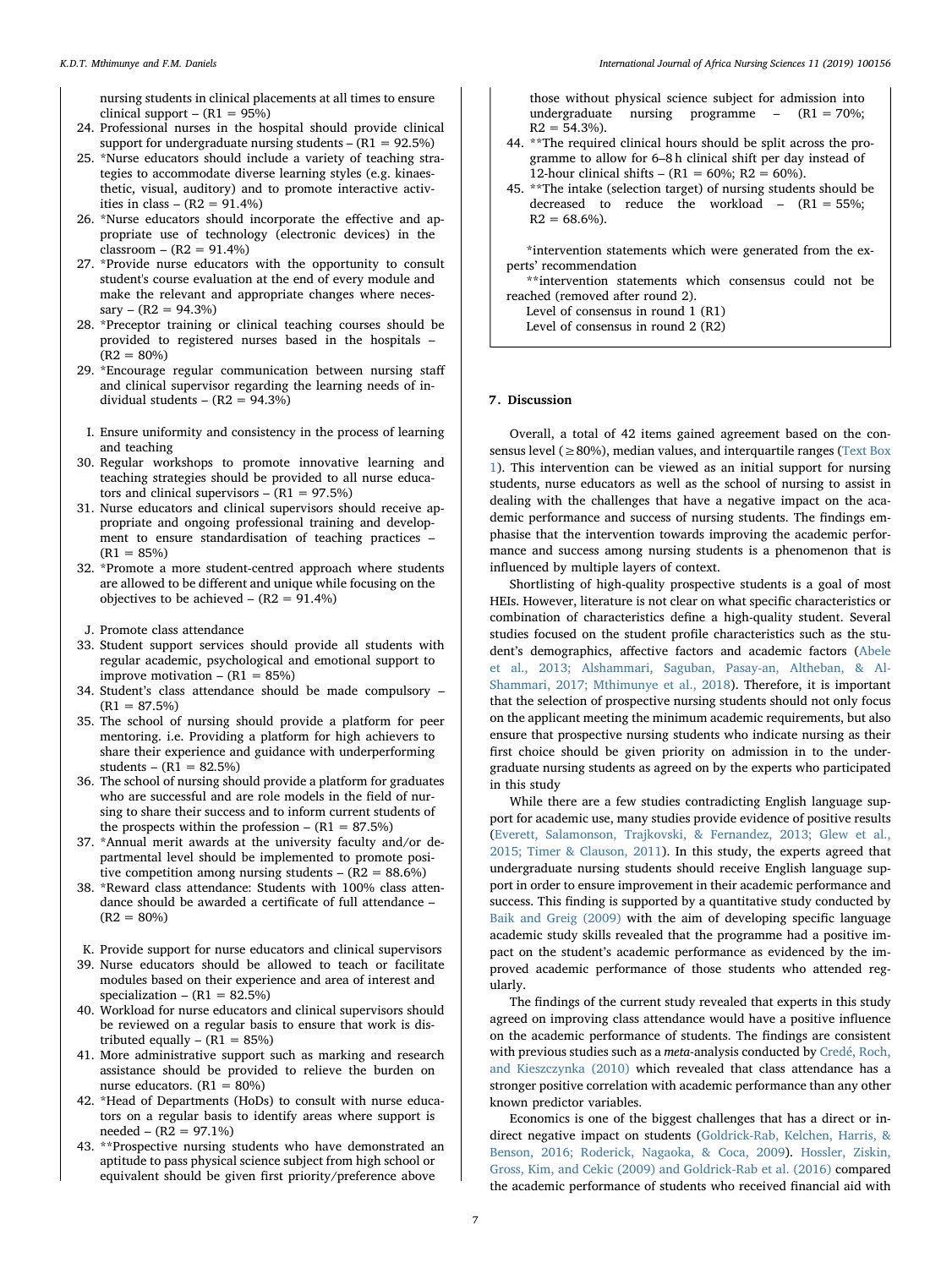those that did not. The results revealed that non-recipients of financial aid are likely to produce unsatisfactory academic results. Likewise, the findings of this study indicate that experts agreed that financial support is vitally important when endeavouring to achieve satisfactory academic performance and success.

Literature further reveals the effects of educators on students' academic performance ([Dale, Leland, & Dale, 2013](#page-9-22)). Although much is known about these effects, they seem to be underrated, given some of the conditions educators find themselves working under including a lack of professional development opportunities ([Tack, Valcke, Rots,](#page-9-23) [Struyven, & Vanderlinde, 2018](#page-9-23)). This study identified that providing specific support to nurse educators and clinical supervisors is vital in ensuring satisfactory academic performance of nursing students. Further findings of this study revealed experts in this study agree that enhancing theoretical and clinical support as well as ensuring uniformity and consistency in the process of learning and teaching are crucial measures in ensuring satisfactory academic performance and success among students. A study conducted by [Dale et al. \(2013\),](#page-9-22) aimed at exploring "what bachelor students' in nursing perceived to be important for having good learning experiences in clinical studies", highlighted the importance of professional nurse competence and qualifications as a pivotal requirement for a good clinical supervisor. This is in line with the findings of this study and suggests that the undergraduate nursing programme should employ adequate staff to support nursing students during their clinical placements.

Previous studies reported that the learning and teaching environment has an influence on the students' academic performance ([Hamid,](#page-9-24) [Faroukh, & Mohammadhosein, 2013; Kohli & Dhaliwal, 2013](#page-9-24)). In the current study, the experts agree that a favourable physical learning and teaching environment must be in place for students to succeed. Arzuman, Yusoff[, and Chit \(2010\)](#page-8-7) have advocated that students' contentment with their learning environment is associated with the depth and quality of learning. Furthermore, the improvement of the learning environment is likely to result in satisfactory academic performance of nursing students ([Arzuman et al., 2010; Hamid et al., 2013](#page-8-7)).

Literature has not been conclusive on the effect of university residence on the academic performance of nursing students. However, due to the benefits that come with residing in university residence such as 24-hour access to university resources, it would be highly probable that students who reside in university residence would yield satisfactory results as compared to their counterparts who reside off-campus. Previous studies such as those conducted by [Snyder, Kras, Bressel,](#page-9-25) [Reeve, and Dilworth \(2011\) and Vieira, Vieira, and Raposo \(2018\)](#page-9-25). found that there is a significantly positive correlation between students living in university residence and academic performance. The findings of the current study reveal that experts in this study concur that the institution should ensure that nursing students are housed in university residences. These results, however, should be implemented with caution as previous research has revealed that students living in university accommodation are at risk of suffering from stress related conditions due to a lack of family support ([Magerman, 2011](#page-9-26)). Similarly, the findings of the current study revealed that family support and involvement should be encouraged.

#### 8. Conclusion

The purpose of this research study was to develop and validate an intervention for improving the academic performance and success among nursing students through a consultative process with a panel of experts. The intervention statements highlighted that besides the need for student's readiness for the programme, students have multi-level needs for support from the family and the higher education institution. In addition, the intervention statements suggest that the higher education institution as well as the school of nursing are responsible for ensuring the selection of quality prospective students, class attendance, university residence for nursing students, a student-friendly

programme, uniformity and consistence in learning and teaching as well as providing support to the educators. The developed intervention may help promote a better understanding of the factors that place students at risk of poor academic performance. Moreover, it is hoped that this study will serve as the basis for future studies aimed at assisting higher education institutions and schools of nursing to address the struggle with the unsatisfactory academic performance of nursing students in South Africa. Further exploration should be conducted to appraise the effectiveness of this intervention.

# 9. Study limitations

As with many Delphi studies, the shortfall of this study is that the sample size was smaller than anticipated and thus the findings may not be generalizable beyond the context of this study. For future studies the researcher recommends a larger sample as well as the involvement of other stakeholders such as nursing students, where possible, to ensure the reliability of the finding. However, the foundation of the intervention was grounded on the empirical findings of preceding studies.

#### Author contributions

K.D.T.M. (University of the Western Cape): Primary student researcher; was responsible for the conceptualisation of the study, data collection, data analysis and discussion.

F.M.D. (University of the Western Cape): was the study leader, supervised the conceptualisation of the study and guided the methodology for the study.

# Acknowledgements

The authors will like to acknowledge the language editor of the paper Mr Gareth Lowe. The authors would also like to thank all the experts who participated in the study.

# Disclaimer

The views expressed in the submitted article are the authors own views and not an official position of the institution or funder.

#### Appendix A. Supplementary data

Supplementary data to this article can be found online at [https://](https://doi.org/10.1016/j.ijans.2019.100156) [doi.org/10.1016/j.ijans.2019.100156](https://doi.org/10.1016/j.ijans.2019.100156).

#### References

- <span id="page-8-0"></span>[Abele, C., Penprase, B., & Ternes, R. \(2013\). A closer look at academic probation and](http://refhub.elsevier.com/S2214-1391(18)30151-3/h0005) [attrition: What courses are predictive of nursing student success?](http://refhub.elsevier.com/S2214-1391(18)30151-3/h0005) Nurse Education [Today, 33](http://refhub.elsevier.com/S2214-1391(18)30151-3/h0005)(3), 258–261.
- [Alshammari, F., Saguban, R., Pasay-an, E., Altheban, A., & Al-Shammari, L. \(2017\).](http://refhub.elsevier.com/S2214-1391(18)30151-3/h0015) Factors aff[ecting the academic performance of student nurses: A cross-sectional](http://refhub.elsevier.com/S2214-1391(18)30151-3/h0015) study. [Journal of Nursing Education and Practice, 8](http://refhub.elsevier.com/S2214-1391(18)30151-3/h0015)(1), 60.
- <span id="page-8-7"></span>Arzuman, H., Yusoff[, M. S. B., & Chit, S. P. \(2010\). Big sib students](http://refhub.elsevier.com/S2214-1391(18)30151-3/h0020)' perceptions of the [educational environment at the school of medical sciences, Universiti Sains Malaysia,](http://refhub.elsevier.com/S2214-1391(18)30151-3/h0020) [using Dundee Ready Educational Environment Measure \(DREEM\) Inventory.](http://refhub.elsevier.com/S2214-1391(18)30151-3/h0020) The [Malaysian Journal of Medical Sciences: MJMS, 17](http://refhub.elsevier.com/S2214-1391(18)30151-3/h0020)(3), 40.
- <span id="page-8-5"></span>[Baik, C., & Greig, J. \(2009\). Improving the academic outcomes of undergraduate ESL](http://refhub.elsevier.com/S2214-1391(18)30151-3/h0025) [students: The case for discipline-based academic skills programs.](http://refhub.elsevier.com/S2214-1391(18)30151-3/h0025) Higher Education [Research & Development, 28](http://refhub.elsevier.com/S2214-1391(18)30151-3/h0025)(4), 401–416.
- <span id="page-8-2"></span>[Beauvais, A. M., Stewart, J. G., DeNisco, S., & Beauvais, J. E. \(2014\). Factors related to](http://refhub.elsevier.com/S2214-1391(18)30151-3/h0030) [academic success among nursing students: A descriptive correlational research study.](http://refhub.elsevier.com/S2214-1391(18)30151-3/h0030) [Nurse Education Today, 34](http://refhub.elsevier.com/S2214-1391(18)30151-3/h0030)(6), 918–923.
- <span id="page-8-3"></span>[Boulkedid, R., Abdoul, H., Loustau, M., Sibony, O., & Alberti, C. \(2011\). Using and re](http://refhub.elsevier.com/S2214-1391(18)30151-3/h0035)[porting the delphi method for selecting healthcare quality indicators: A systematic](http://refhub.elsevier.com/S2214-1391(18)30151-3/h0035) review. PloS One, 6[\(6\), e20476.](http://refhub.elsevier.com/S2214-1391(18)30151-3/h0035)
- <span id="page-8-4"></span>Braun, V., & Clarke, V. (2013). [Successful qualitative research: A practical guide for be](http://refhub.elsevier.com/S2214-1391(18)30151-3/h0040)ginners. [London: Sage Publications Ltd](http://refhub.elsevier.com/S2214-1391(18)30151-3/h0040).
- <span id="page-8-1"></span>[Buerhaus, P. I., Auerbach, D. I., & Staiger, D. O. \(2009\). The recent surge in nurse em](http://refhub.elsevier.com/S2214-1391(18)30151-3/h0045)[ployment: Causes and implications.](http://refhub.elsevier.com/S2214-1391(18)30151-3/h0045) Health Affairs, 28(4), w657–w668.
- <span id="page-8-6"></span>[Credé, M., Roch, S. G., & Kieszczynka, U. M. \(2010\). Class attendance in college: A meta-](http://refhub.elsevier.com/S2214-1391(18)30151-3/h0050)